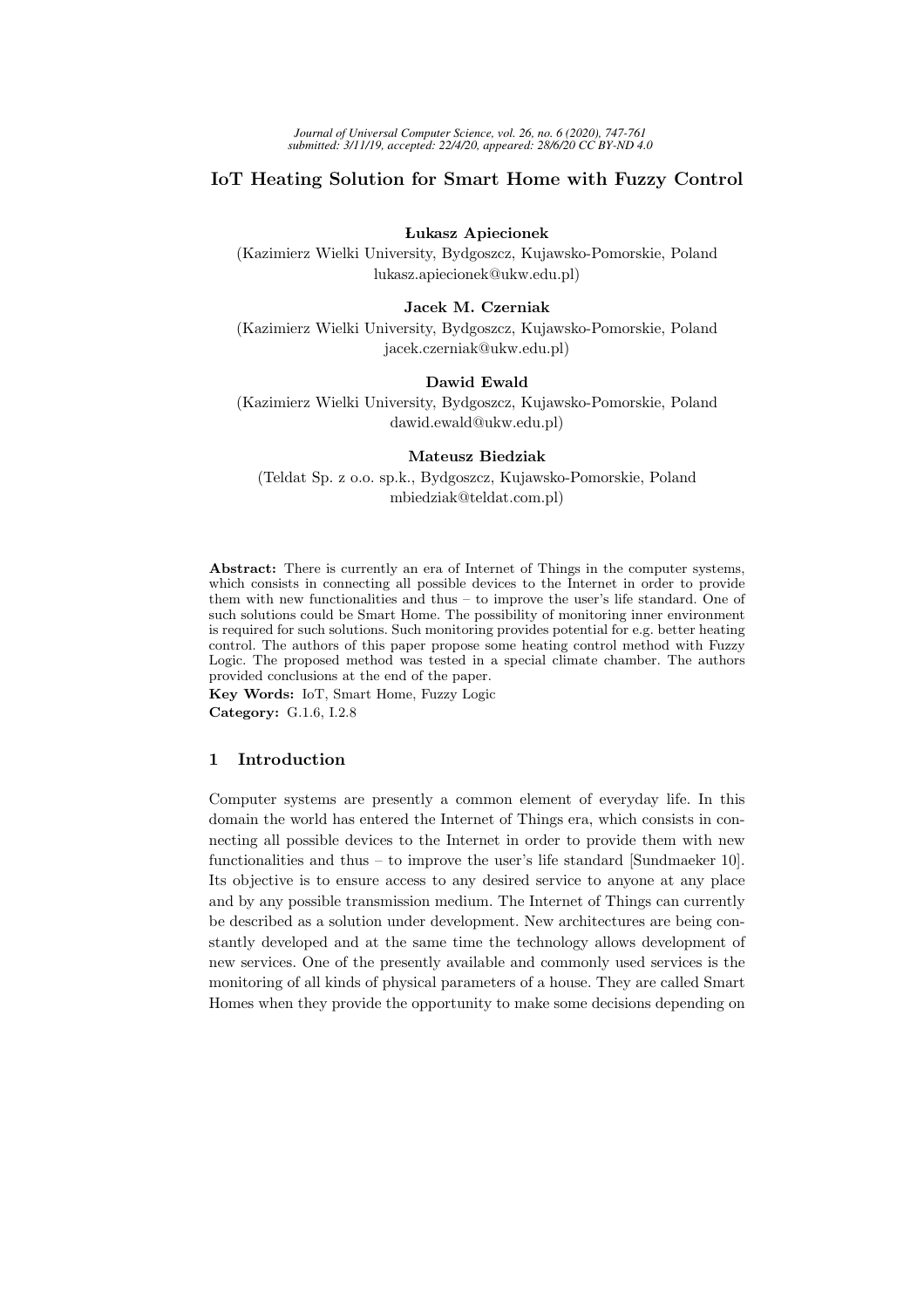the conditions prevailing inside them. One of such conditions is the temperature which requires the heating and cooling system control.

The authors of the paper presented an attempt of developing an IoT (Internet of Things) solution for heating control in the house. Section II of the article concerns the Smart Home idea of the IoT. Section III presents the theory of OFN used in the project. Section IV describes the concept of the proposed solution. Section V presents the test results for the proposed model. Section VI provided conclusions of the paper.

## 2 The idea of IoT and Smart Home

The IoT enables physical objects to share information and to coordinate decisions. It changes traditional objects into so-called smart objects. It is achieved by equipping them with sensors, transmission protocols and software in order to allow them to process data and communicate with other devices.

Figure 1 illustrates the overall concept of the IoT, where every domainspecific application interacts with domain-independent services, whereas in each domain, sensors and actuators communicate directly with each other [Al-Fuqaha 15].

It is assumed that, in a course of time, more and more devices will be connected to the Internet and altogether they will create an intelligent environment. The synchronization of the solutions will make it possible, for example, to open the garage door in advance when the car is approaching the premises. Use of intelligent transport systems will enable more efficient traffic control, including preventing congestions or ensuring the emergency vehicles right-of-way by appropriate traffic lights control.

One of the most interesting concepts is a Smart Home. There are lots of concepts how to build it. Some authors provided examples where they proposed the management systems using IEEE 802.15.4, zigbee or PLC [Han 2010] [Han 2014]. Agent-based architecture with Markov models of decision making were presented in some studies [Cook 2003]. Some authors present the concept of using Software Oriented Architecture for creating smart home functionalities [Ricquebourg 2006]. There are some heating solutions proposed for this process using Gaussian Process Prediction [Rogers 2011]. Some methods use clustering techniques for the same purposes [Iglesias 2011]. And, finally, some solutions are covered by the patents [Bell 1992].

## 3 Theoretical background description of OFN

Each operation on fuzzy numbers, regardless if it is addition, subtraction, division or multiplication, can increase the carrier value. Several operations per-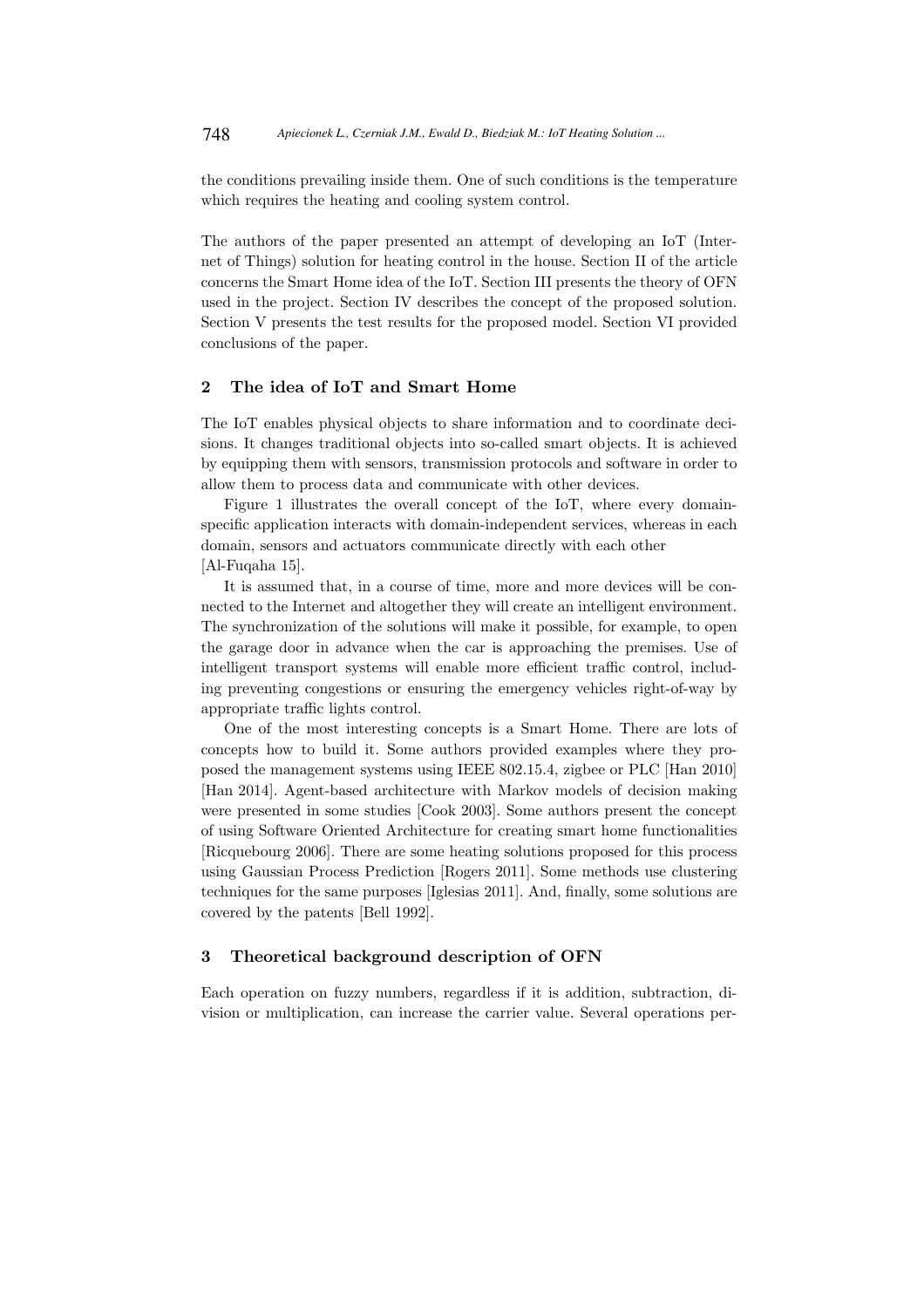

Figure 1: The overall picture of IoT emphasizing the vertical markets and the horizontal integration between them.

formed on given L-R numbers can result in numbers that are too broad and as a result they can become less useful. Solving equations using conventional operations on fuzzy numbers is usually impossible either. An  $A + X = C$  equation can always be solved using conventional operations on fuzzy numbers only when A is a real number.

First attempts to redefine new operations on fuzzy numbers were undertaken at the beginning of the 1990-ties by professor Witold Kosiński and his PhD student – P. Słysz. Further studies of prof. W. Kosiński published in cooperation with P. Prokopowicz and D. Slezak led to introduction of the ordered fuzzy numbers model – OFN [Kosinski,Prokopowicz, Slezak 2003] [Kosinski 2003] [Kosinski, Prokopowicz 2004] [Kosinski 2004] [Kosinski 2006] [Kosinski 2010] [Ewald 2017].

Def. 1

An ordered fuzzy number A is an ordered pair of functions

$$
A = (x_{up}, x_{down})
$$

where  $x_{up}, x_{down} : [0, 1] \longrightarrow R$  are continuous functions. Respective parts of the functions are called: part up and down, and are presented in Figure 2.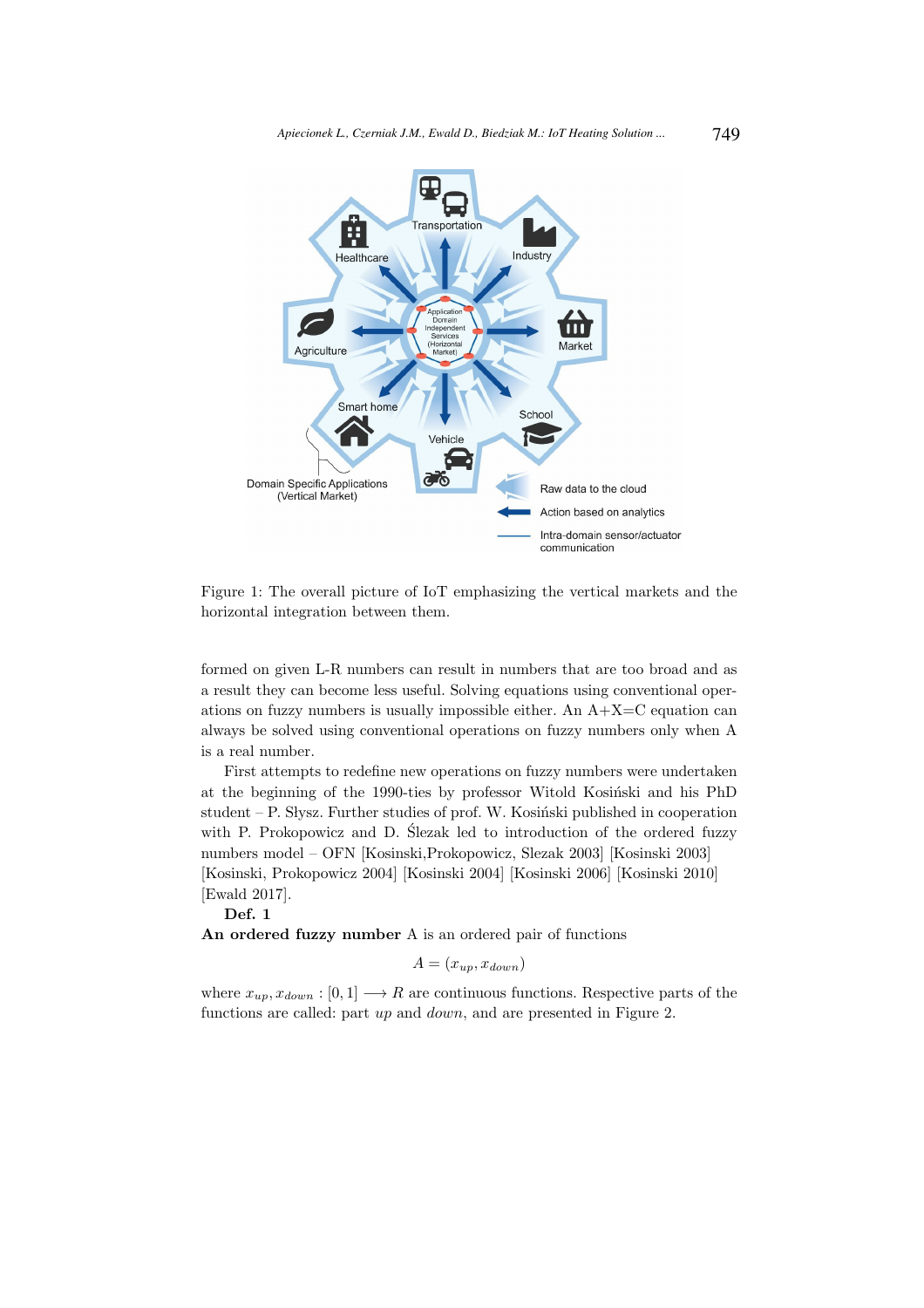

Figure 2: Ordered fuzzy number



Figure 3: OFN presented in a way referring to fuzzy numbers

Continuity of those two parts shows that their images are limited by specific intervals. They are named respectively: UP and DOWN. The limits (real numbers) of those intervals were marked using the following symbols:  $UP = (l_A, 1_A^-)$ and  $DOWN = (1^{+}_{A}, p_{A}).$ 

If both functions that are parts of the fuzzy number are strictly monotonic, then there are their inverse functions  $x_{UP}^{-1}$  and  $x_{down}^{-1}$  defined in respective intervals UP and DOWN. Then the following assignment is valid:

$$
l_A: x_{UP}(0), 1^-_A: x_{UP}(1), 1^+_A: x_{down}(1), p_A: x_{down}(0)\\
$$

If a constant function equal to 1 is added within the interval $[1_A^-, 1_A^+]$  we get UP and DOWN with one interval (Fig 3, where: $\mu_{down} = x_{down}$ ,  $\mu_{up} = x_{up}$ ),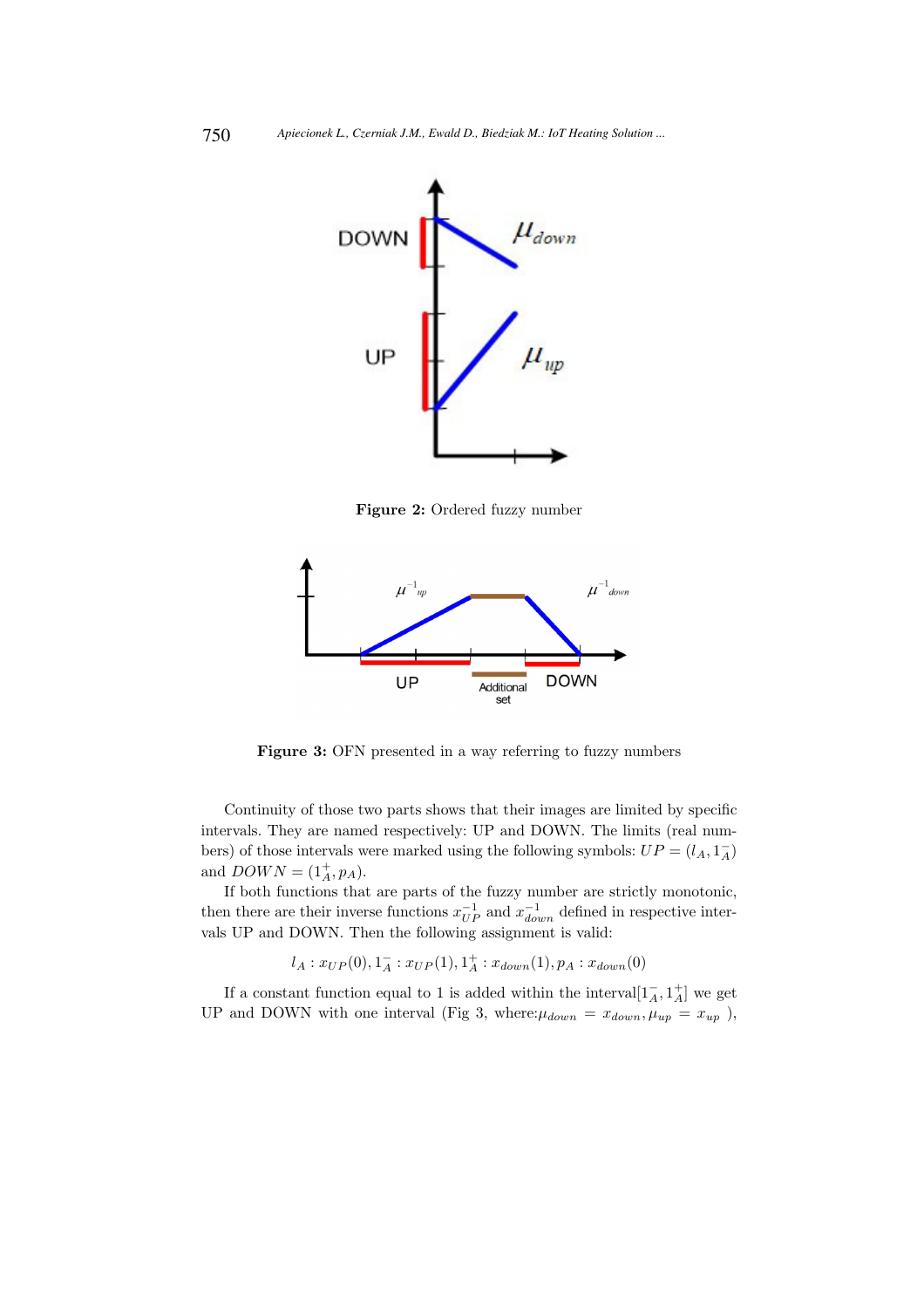which can be treated as a carrier. Then the membership function  $\mu_A(x)$  of the fuzzy set defined on the R set is defined by the following formulas:

$$
\mu_A(x) = 0 \text{ for } x \notin [l_A, p_A],
$$
  
\n
$$
\mu_A(x) = x_{UP}^{-1} \text{ for } x \in UP,
$$
  
\n
$$
\mu_A(x) = x_{DOWN}^{-1} \text{ for } x \in DOWN,
$$

The fuzzy set defined in that way gets an additional property which is called order. Whereas the following interval is the carrier:

$$
UP\cup [1^-_A,1^+_A]\cup DOM'N
$$

The limit values for up and down parts are:

$$
\mu_A(l_A) = 0
$$
  
\n
$$
\mu_A(l_A^-) = 1
$$
  
\n
$$
\mu_A(l_A^+) = 1
$$
  
\n
$$
\mu_A(p_A) = 0
$$

Generally, it can be assumed that ordered fuzzy numbers are of trapezoid form. Each of them can be defined using four real numbers:

$$
A = (l_A, l_A^-, l_A^+, p_A)
$$

The diagrams in Figure 4 show sample ordered fuzzy numbers including their characteristic points. Functions  $f_A, g_A$  correspond to parts  $up_A, down_A \subseteq R^2$ 



Figure 4: Fuzzy number that is ordered a) positively b) negatively

respectively, so that: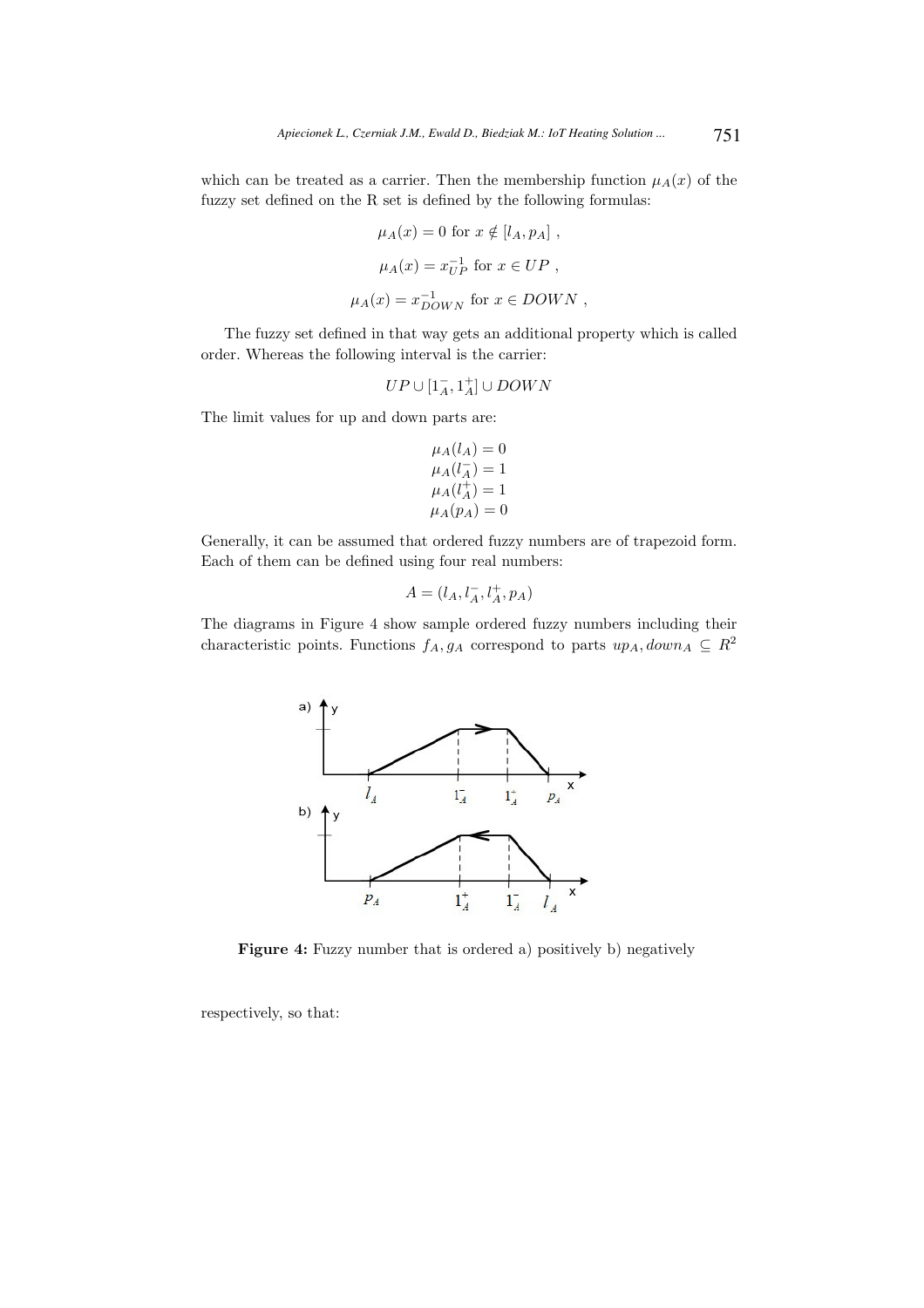$$
up_A = \{ (f_A(y), y) : y \in [0, 1] down_A = \{ (g_A(y), y) : y \in [0, 1] \}
$$

Orientation corresponds to the order of graphs  $f_A$  and  $g_A$ . The figure 5 shows the graphic interpretation of two opposite fuzzy numbers and the real number  $\chi_0$ . Opposite numbers are reversely ordered.



Figure 5: Opposite numbers and the real number

### Def. 2

A membership function of an ordered fuzzy number A is the function  $\mu_A : R \longrightarrow$ [0, 1] defined for  $x \in R$  as follows: if

$$
x \notin supp_A \Rightarrow \mu_A(x) = 0
$$
  

$$
x \in (1_A^-, 1_A^+) \Rightarrow \mu_A(x) = 1
$$
  

$$
x \in supp_A \bigwedge x \notin (1_A^-, 1_A^+) \Rightarrow \mu_A(x) = max(f_A^{-1}(x), g_A^{-1}(x))
$$

The above membership function can be used in the control rules similarly to the way membership of classic fuzzy numbers is used. All quantities that can be found in fuzzy control describe selected part of the reality. Process of determining this value is called fuzzy observation.

#### Def. 3

Reversal of the orientation of the ordered fuzzy number A is replacement of the part up (function  $f_A$ ) with the part down (function  $g_A$ ). That operation is described as follows:

$$
B = A \mid^{-} \Leftrightarrow g_B = f_A \wedge f_B = g_A
$$

where: A means an ordered fuzzy number defined by the pair of functions  $(f_A, g_A)$ , B is the result of the operation consisting in reversal of OFN orientation, the sign " $|^{-n}$  is a symbol of OFN orientation reversal.

The number obtained in that way is called a reversed OFN number or a reversed orientation number.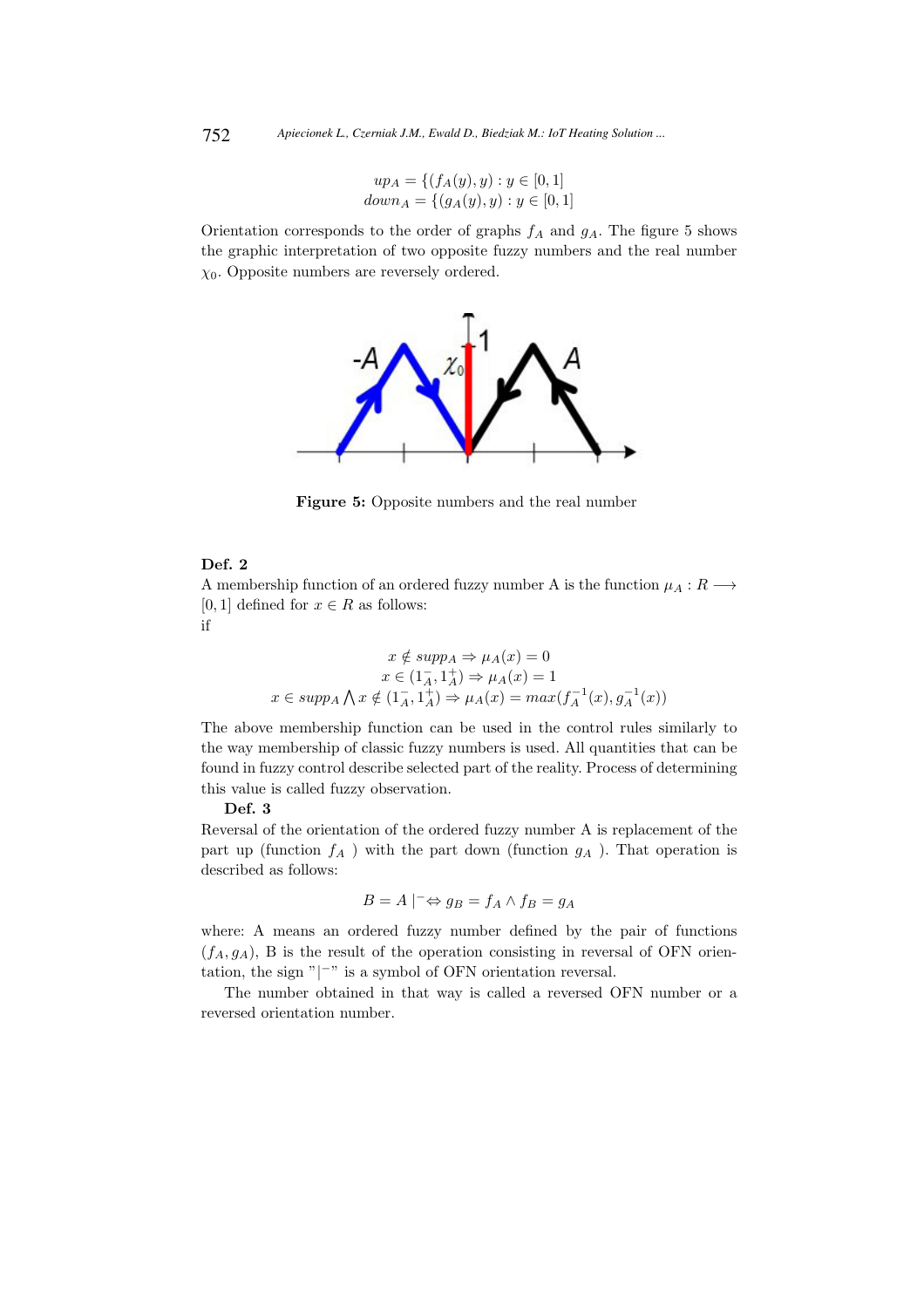# 4 IoT heating system with Fuzzy Logic

The diagram of the house temperature control system for the Smart Home solution is presented in Figure 6.



Figure 6: System diagram

In the presented system, the temperature set-point of the enclosed building is controlled by means of:

- setting the temperature set-point by setting the oven temperature using function  $F_K$  by the controller or the cooling system control using function  $h_K$  also by the controller.
- the oven controls the temperature by supplying heat to the heating system, which gives up the heat to ambient air (in a closed room, in a house),
- the controller acquires to its control system at least two temperature values, one of which is the internal temperature A, while the other one is the external temperature B.

The A and B temperature sensors connected to the control system measure the ambient temperature  $T_A$  and  $T_B$  and return its value in analog form. The analog value is converted to a digital value by the controller. The temperature is measured at specified time intervals  $t_0$  set in the controller The target/set temperature of the system is  $T_{Z}$ . Measurement values measured by each sensor at specific time intervals generate a series of results. The control for each sensor from four consecutive measurement moments, i.e.:

$$
t_i, t_{i-1}, t_{i-2}, t_{i-3} \text{ for } t_0 = t_i - t_{i-1}
$$

where  $t - i$  is a consecutive measurement moment, creates an ordered fuzzy number. According to the theory of ordered fuzzy numbers, where for OFN [Apiecionek 2017][Apiecionek 2018]: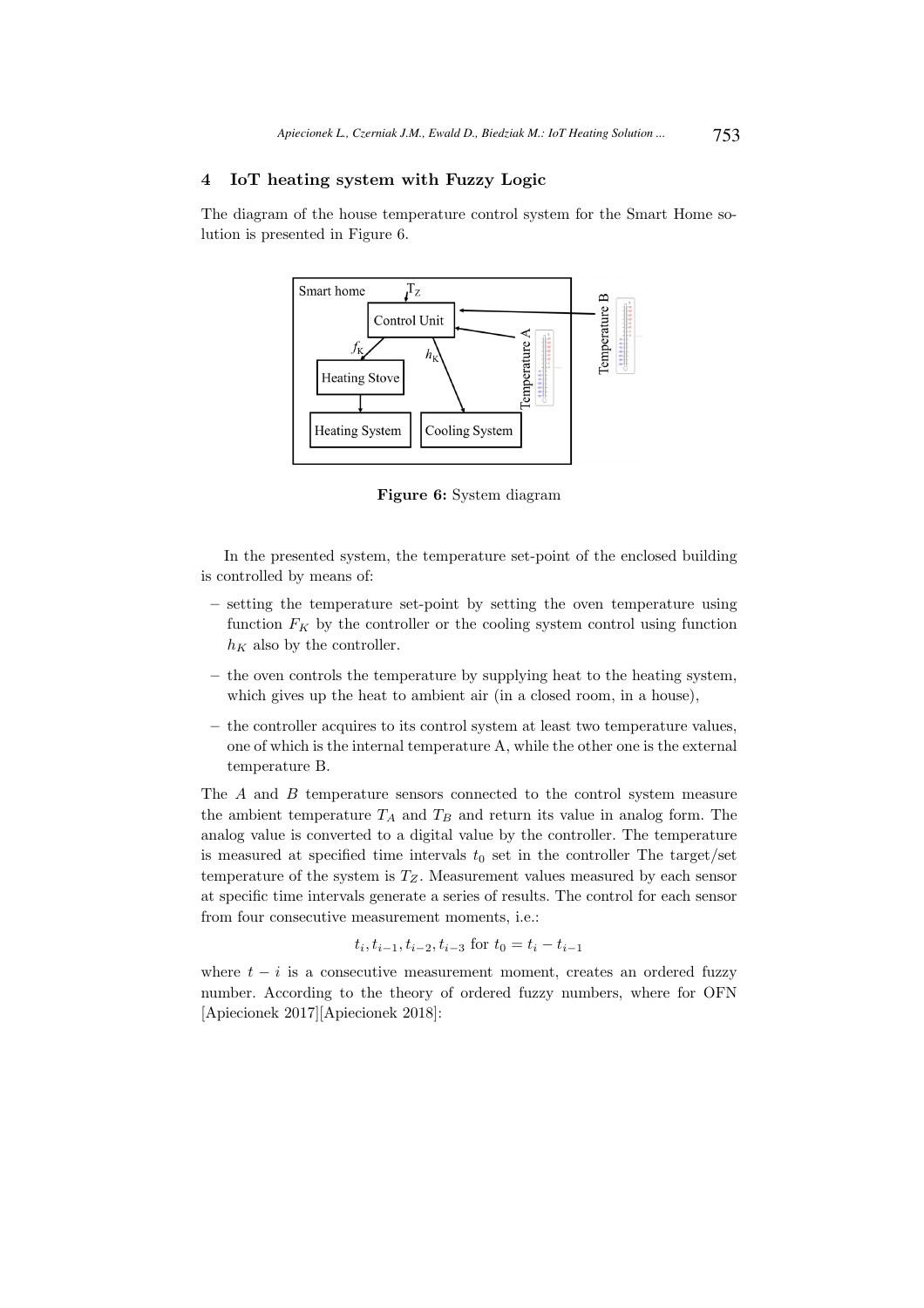- $f_A(0)$ corresponds to the moment  $t_{i-3}$ ,
- $f_A(1)$ corresponds to the moment  $t_{i-2}$ ,
- $g_A(1)$ corresponds to the moment  $t_{i-1}$ ,
- $-g_A(0)$ corresponds to the moment  $t_i$ .

Then the ordered fuzzy number (OFN) is created as shown in Figure 7.



Figure 7: Ordered fuzzy number

An OFN is created for each temperature sensor and marked as for the sensor, respectively:

- for temperature sensor A as  $A_{OFN}$ ,
- for temperature sensor B as  $B_{OFN}$ .

The control is translated from the domain of real numbers R to the domain of ordered fuzzy numbers OFN. In other words, real values of temperatures  $T_A$  and  $T_B$  are fuzzyfied to their extended representation containing information about the change in the value of OFN, i.e. to the numbers  $A_{OFN}$  and  $B_{OFN}$ :

$$
F_{OFN}(t_A, t_B) \longrightarrow \{A_{OFN}, B_{OFN}\}\
$$

Using the properties of OFN numbers, the controller calculates and anticipates the settings for the stove  $f_K$ , which supplies the heating system, and for the cooling system  $h_K$ .

The calculations are performed as follows: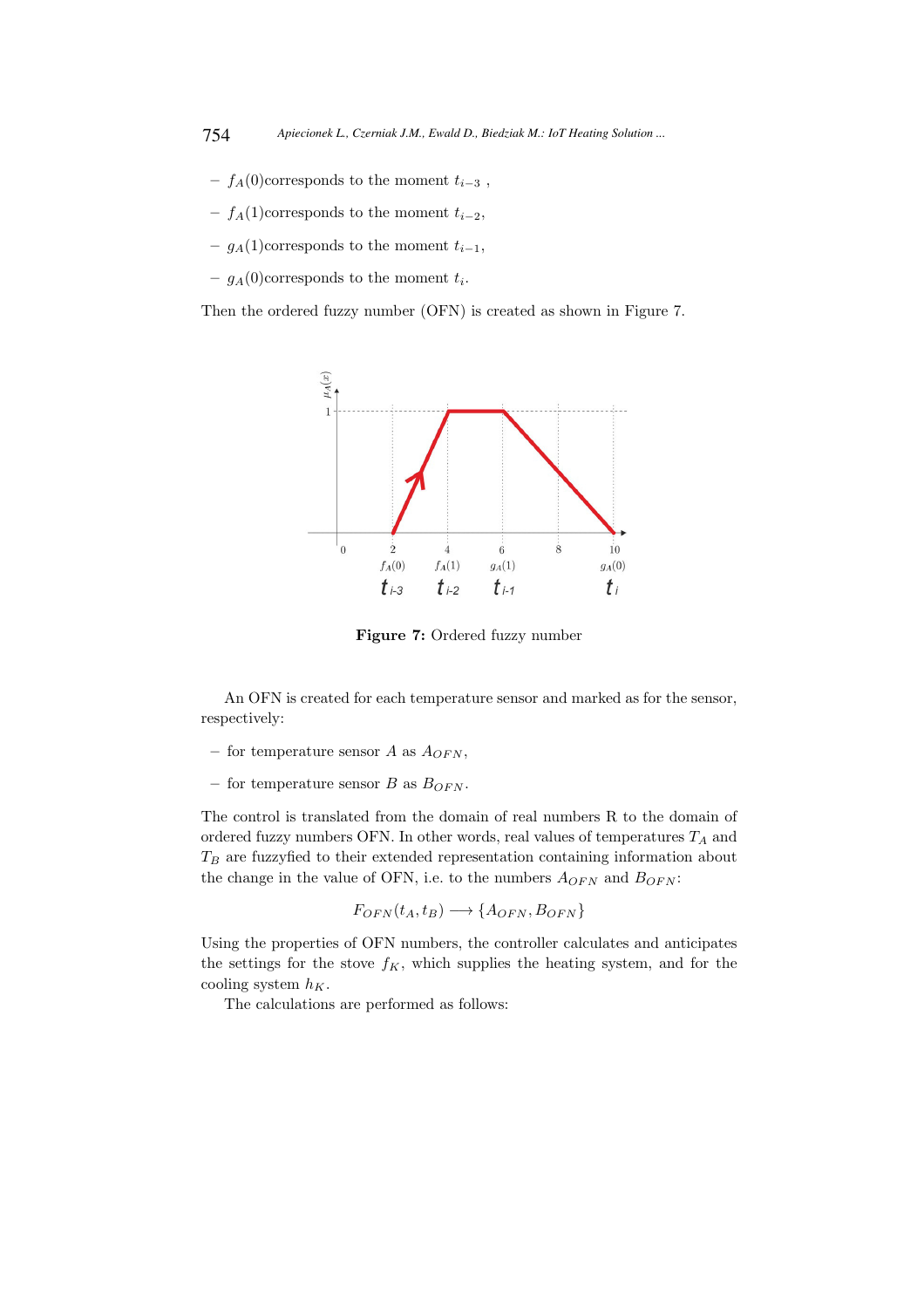- If  $A_{OFN}$  and  $B_{OFN}$  increase then  $F_{OFN}$  down high and  $H_{OFN}$  up high,
- If  $A_{OFN}$  rises and  $B_{OFN}$  decreases then  $F_{OFN}$  down high and  $H_{OFN}$  up low,
- If  $A_{OFN}$  decreases and  $B_{OFN}$  rises then  $F_{OFN}$  up low and  $H_{OFN}$  down high,
- If  $A_{OFN}$  and  $B_{OFN}$  decreases then  $F_{OFN}$  up high and  $H_{OFN}$  down high

Whereas *high* means high control setting of the stove and the cooling system, while *low* a small one. It is characteristic that the use of OFN allows to determine the temperature value and its trend (positive or negative). The value of the function  $F_{OFN}$  should therefore be adjusted depending on:

- stove type and cooling type,
- temperature values,
- temperature trend (this is characteristic for this control).

The values high and low are therefore dependent on the set temperature. Table 1 specifies the rules for controlling the system outputs based on the temperature A and B settings and readings.

| in |  |                                         | out       | out                                                                            |
|----|--|-----------------------------------------|-----------|--------------------------------------------------------------------------------|
|    |  |                                         |           | Temp A Temp B $T_Z - T_A$ is $\%$ of the stove power $\%$ of the cooling power |
|    |  | is rising is rising $ T_Z - T_A > 0 $   | $40,00\%$ |                                                                                |
|    |  | is rising is falling $T_Z - T_A > 0$    | 70,00%    |                                                                                |
|    |  | is falling is rising $ T_Z - T_A > 0 $  | 60,00%    |                                                                                |
|    |  | is falling is falling $ T_Z-T_A>0 $     | 90,00%    |                                                                                |
|    |  |                                         |           |                                                                                |
|    |  | is rising is rising $ T_Z - T_A < 0 $   | 10,00%    |                                                                                |
|    |  | is rising is falling $ T_Z-T_A <0$      | 30,00%    |                                                                                |
|    |  | is falling is rising $ T_Z - T_A < 0 $  | 20,00%    |                                                                                |
|    |  | is falling is falling $T_Z - T_A < 0$   | 50,00%    |                                                                                |
|    |  |                                         |           |                                                                                |
|    |  | is rising is rising $ T_Z - T_A = 0 $   | $0,00\%$  | 50,00%                                                                         |
|    |  | is rising is falling $ T_Z - T_A = 0 $  | 10,00%    |                                                                                |
|    |  | is falling is rising $ T_Z - T_A = 0 $  | 10,00%    |                                                                                |
|    |  | is falling is falling $ T_Z - T_A = 0 $ | 20,00%    |                                                                                |

Table 1: Table of set-points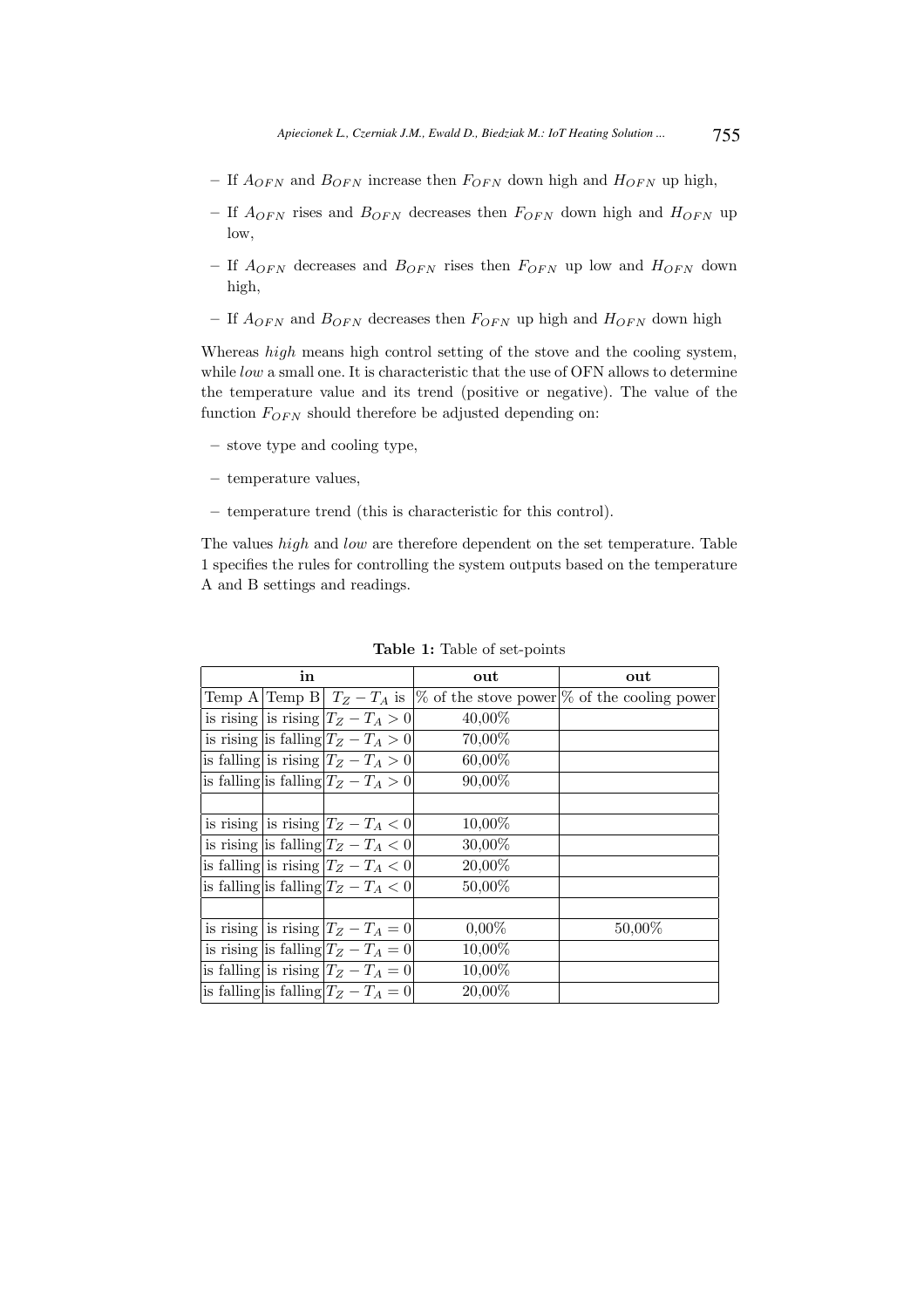#### 756 *Apiecionek L., Czerniak J.M., Ewald D., Biedziak M.: IoT Heating Solution ...*

The control points have been set in the empirical process using the climate chamber. The authors have carried out many tests of the designed heating control system. We have used different types of heating systems: heater with a fans of different power (i.e. 50 W, 100W), heating mat also of different power (i.e.50 W,  $100W$ ,  $200W$ ). There were also many tests with covers of varying dimensions (1U, 2U, 3U and 4U rack size). During the climate chamber tests appeared many problems with an increase of the temperature inside the simulator cover when the temperature was set below  $0^{\circ}C$  degree. The authors spent lot of time to choose the proper cover and to adopt it to heating and cooling system. The goal was to choose a proper cover that would allow for simulation tests. As a cooling system, two possibilities could have been used: fans and holes in the cover that would allow the hot air to be blown out of the cover or the Peltier module. Finally it was decided to use the fans and holes and heating mat (100 W). Aluminum 1U cover was selected. Many tests have been carried out to set the rules for heating and cooling. The chosen system allowed to control of heating power, and also fans speed for cooling. The control points have been determined during the experimental tests and were attained in the following steps:

- the climatic chamber has been programmed in such a way as to generate the same test conditions, and its settings are shown in Figure 10,
- the tests of heating system have been carried out as to get the possibility to increase the temperature inside the house simulator in a controlled way this means to increase temperature fast or slow,
- the tests of cooling system settings have been carried out to get the possibility of decreasing the temperature inside the simulated house in a controlled way. In this particular case it meant that it not would take place too fast,
- the place of temperature measure (placing thermometers) had to be the same for all tests. This place as well as has been chosen in the course of tests, because the measurement too close to the heating system provided different results than the measurement with the thermometer placed closer to the cooling system. This problem occured in different ways for every type of cover dimensions. So, finally to minimize this factor the smallest model of housing was chosen with permanent thermometers location.

Finally, as it could be noticed in table 1, the cooling system was activated only in one case: when the temperature inside and outside increased. Only in this case the hot air from inside of the cover was blown out. In this case it was no foreseen that the temperature condition will be changed and that the control system can wait with cooling because the system expects that the outdoor temperature will start falling. When the temperature inside is rising but outside is falling, the heating system was working with low power, because: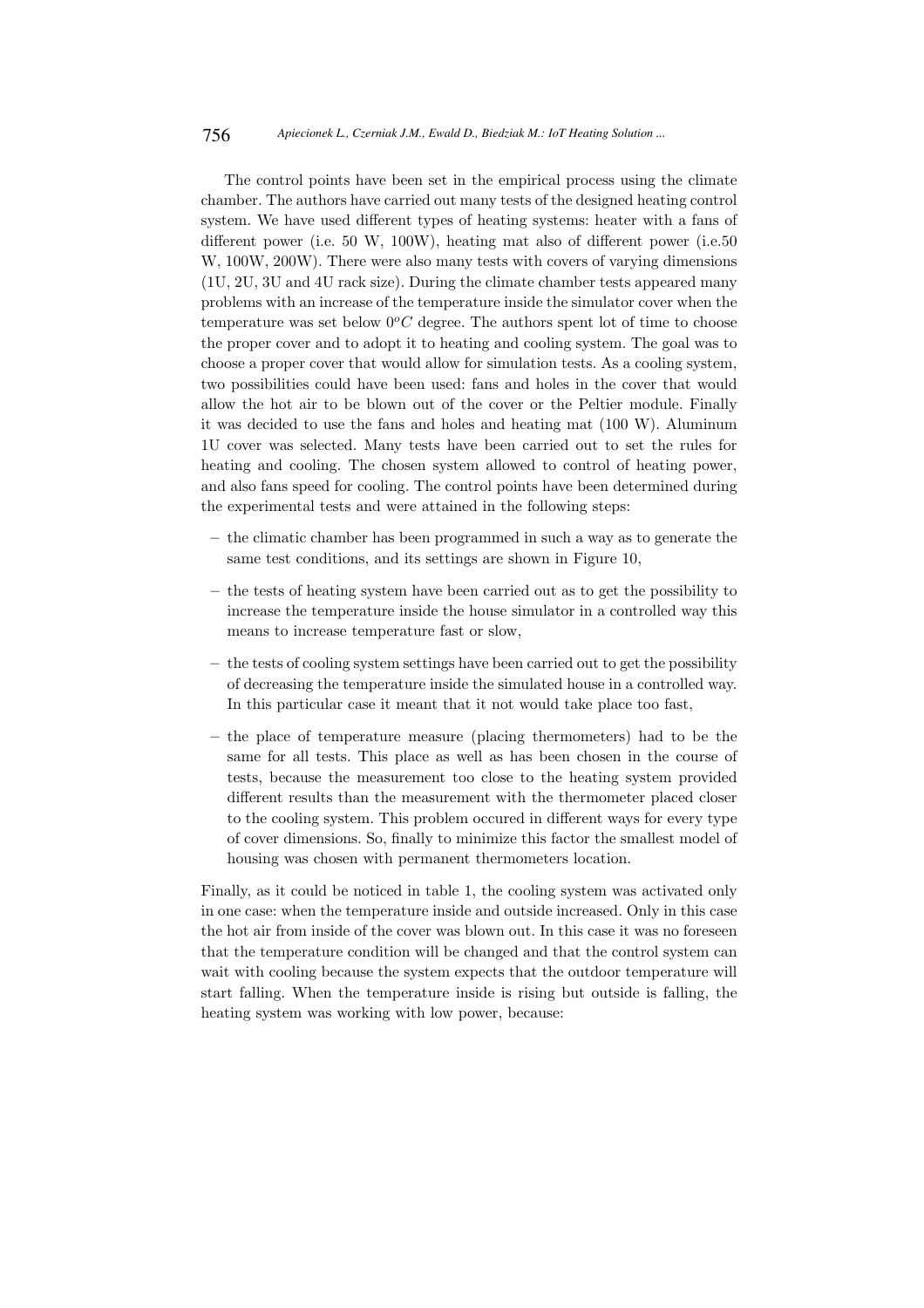- the control system anticipated the temperature decrease,
- the heating system was prepared and could start heating system faster being powered of 10% power , than starting 0% power. This situation was noticed during the tests with the heating mat. It has also been noticed in other projects where the heating mat was used.

The assumptions determined in a such manner were also dependent on the type of cover used to simulate the house, because it was made of aluminum. The authors understand that using other type of materials used in buildings: e.g. wood, or concrete, will generate a little bit different settings of the control system. In the end, however, such control will allow to reduce temperature oscillations around the set temperature in the building simulator than a traditional controller equipped with a thermometer and thermostat.

# 5 The test result of the proposed model

In order to verify the proposed method, a Smart Home simulation device was built. The device is shown in Figure 8. It is equipped with a heater simulating the stove. The controller was built on the basis of the Arduino solution. The device was placed in a climate chamber made available by TELDAT Sp. z o.o. sp.k. (figure 9).



Figure 8: The appearance of the Smart Home simulator

The external ambient temperature shown in Figure 10 was preset as part of the test. The controller was designed in two variants. Variant A included control without the use of Fuzzy Logic, it was a binary offset mechanism used, while variant B using the proposed solution. Figure 11 shows a temperature chart for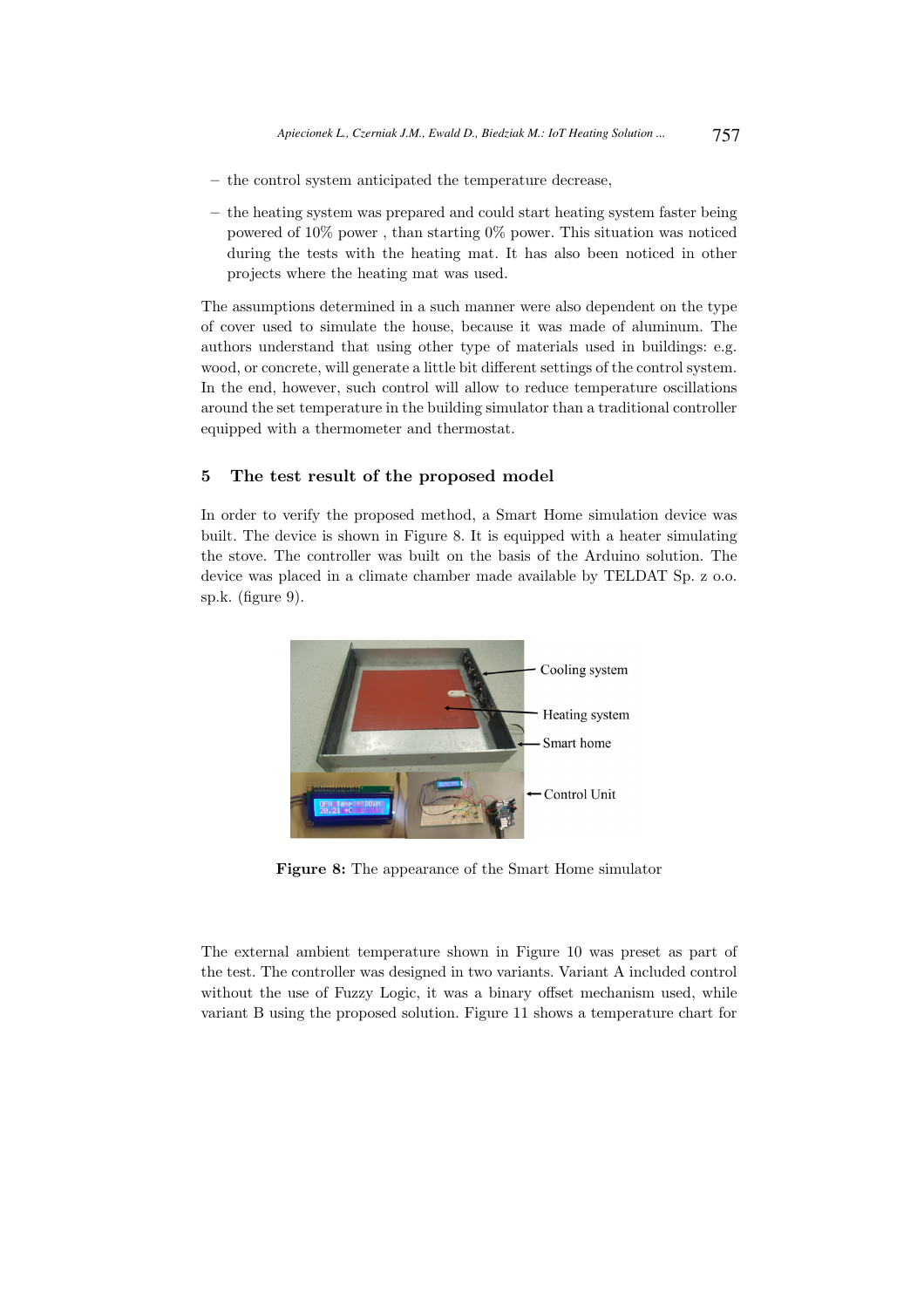

Figure 9: The Smart Home simulator in a climate chamber

both controller variants. In the actual system - i.e. a house - the results obtained will differ in terms of the temperature increase and decrease rate. This is due to the fact that in the simulation the model had a metal housing, which allowed to obtain a higher response of the internal temperature to changes in the external temperature. Actual houses are equipped with better thermal insulation, but such simulations would require longer research. As illustrated in the graph, variant B allows to achieve smaller temperature oscillation with reference to the set-point inside to be maintained.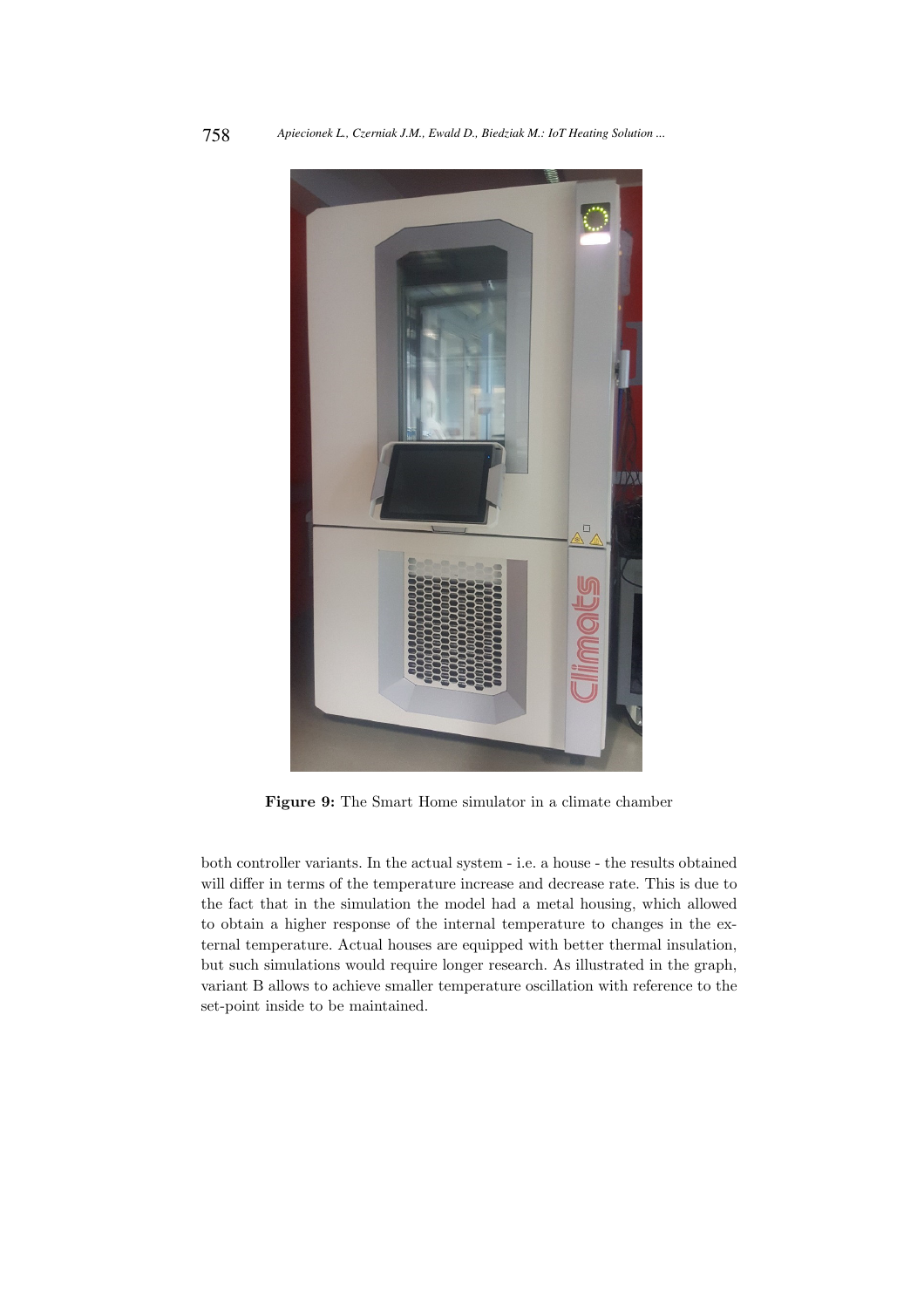

Figure 10: The graph of ambient temperature set-point



Figure 11: The results of internal temperature control

### 6 Conclusions

The IoT solutions are not only a matter of the future, but also of the present-day life. Numerous new technologies and capacities, as well as virtualization methods are developed nowadays with regards to them. Existing technologies and open source software solutions allow quick achievement of new capabilities and launching new services for the users. By combining them with fuzzy logic, especially Ordered Fuzzy Numbers, it is possible to achieve better energy control using the heating system of the Smart Home. The results achieved by means of the proposed solution have been confirmed by tests in the climatic chamber simulating the external conditions. The authors understand, that such experiments could be interesting also according to the power consumption: what is better to heat on higer value or do it slower.

### References

[Al-Fuqaha 15] Al-Fuqaha, A.I., Aledhari, M., Ayyash, M., Guizani, M., Mohammadi, M. (2015). Internet of Things: A Survey on Enabling Technologies, Protocols, and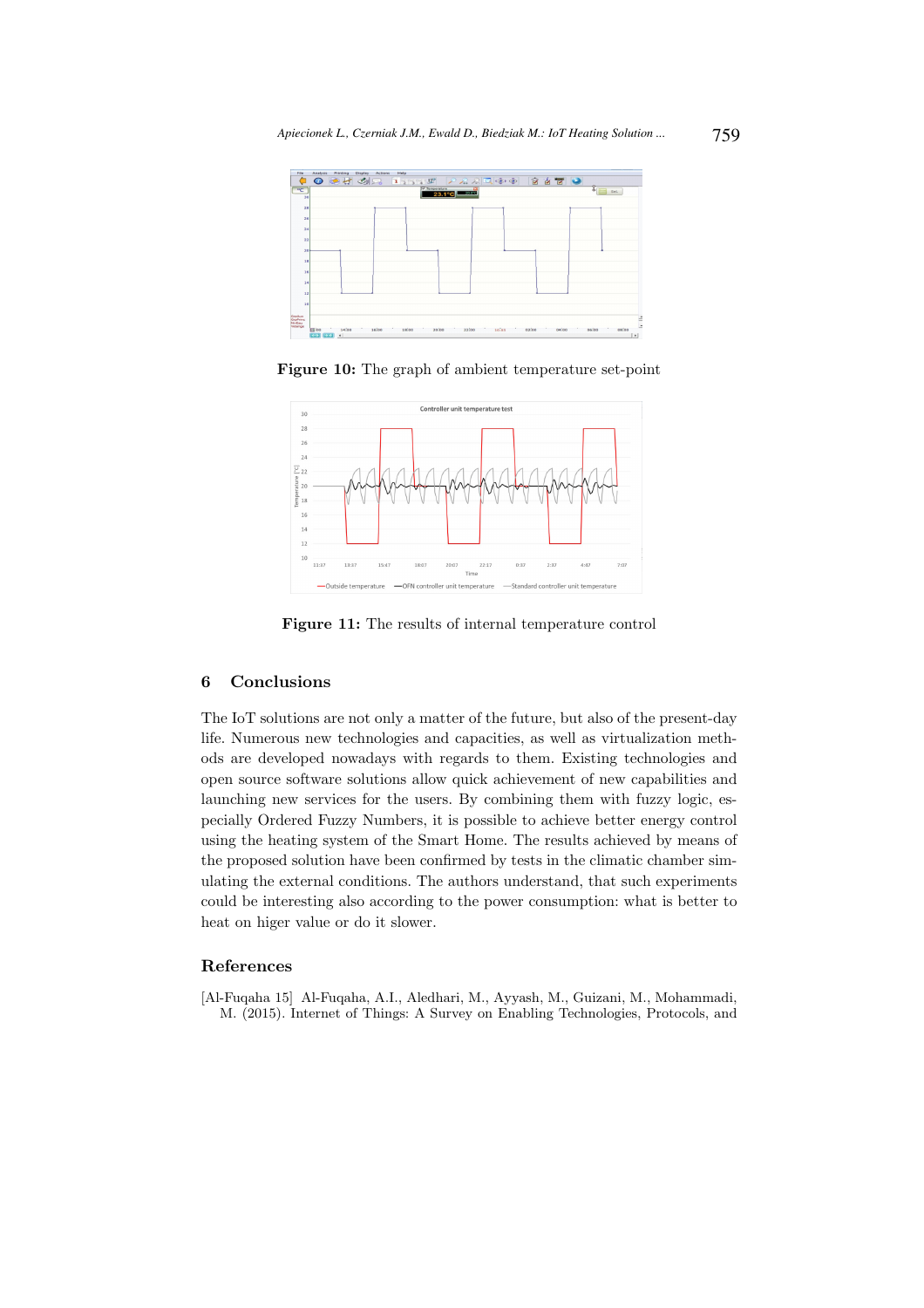Applications. IEEE Communications Surveys and Tutorials, 17, 2347-2376.

- [Apiecionek 2017] Lukasz Apiecionek, "Fuzzy Observation of DDoS Attack", Theory and Applications of Ordered Fuzzy Numbers. A Tribute to Professor Witold Kosiński / ed. Piotr Prokopowicz, Jacek Czerniak, Dariusz Mikołajewski, Lukasz Apiecionek, Dominik Ślezak. Cham : Springer International Publishing, 2017, Studies in Fuzziness and Soft Computing, 1434-9922 ; 356, pp. 241-254
- [Apiecionek 2018] Apiecionek L, Zarzycki H., Czerniak J., Dobrosielski W., Ewald D., The Cellular Automata Theory with Fuzzy Numbers in Simulation of Real Fires in Buildings, Uncertainty and Imprecision in Decision Making and Decision Support: CrossFertilization, New Models, and Applications. Selected Papers from BOS-2016 and IWIFSGN-2016 held on October 12-14, 2016 in Warsaw, Poland / ed. Krassimir T. Atanassov, Janusz Kacprzyk, Andrzej Kałuszko, Maciej Krawczak, Jan Owsiński, Sotir Sotirov, Evdokia Sotirova, Eulalia Szmidt, Sławomir Zadrożny, Cham: Springer International Publishing, 2018, Advances in Intelligent Systems and Computing, 2194-5357 ; vol. 559, pp. 169-182, ISBN: 978-3-319-65544-4
- [Bell 1992] Ian Bell, SELF-PROGRAMMABLE TEMPERATURE CONTROL SYS-TEM FOR A HEATING AND COOLING SYSTEM Patent Number: 5,088,645, Date of Patent: Feb. 18, 1992
- [Cook 2003] D.J. Cook, M. Youngblood, E.O. Heierman, K. Gopalratnam, S. Rao ,A. Litvin, F. Khawaja, MavHome: an agent-based smart home, Proceedings of the First IEEE International Conference on Pervasive Computing and Communications, 2003. (PerCom 2003), doi: DOI: 10.1109/PERCOM.2003.1192783
- [Ewald 2017] Ewald, D., Czerniak, J.M., Paprzycki, M.: A New OFNBee Method as an Example of Fuzzy Observance Applied for ABC Optimization. In: Prokopowicz, P., Czerniak, J.M., Mikolajewski, D., Apiecionek, L., Slezak, D. (eds.) Theory and Applications of Ordered Fuzzy Numbers. A Tribute to Professor Witold Kosinski, chap. 12, pp. 207– 222. Studies in Fuzziness and Soft Computing, Springer International Publishing (2017)
- [Han 2010] D. Han, J. Lim, Smart home energy management system using IEEE 802.15.4 and zigbee, IEEE Transactions on Consumer Electronics (Volume: 56, Issue: 3, Aug. 2010), pp. 1403 - 1410, doi: 10.1109/TCE.2010.5606276).
- [Han 2014] J. Han, C.S. Choi, W.K. Park, I. Lee, and S.-H. Kim, Smart Home Energy Management System Including Renewable Energy Based on ZigBee and PLC, IEEE Transactions on Consumer Electronics, Vol. 60, No. 2, May 2014, pp. 198-202.
- [Iglesias 2011] F. Iglesias, W. Kastner, Clustering Methods for Occupancy Prediction in Smart Home Control. In Proceedings of 2011 IEEE International Symposium on Industrial Electronics (ISIE 2011), Gdansk, Poland, 27–30 June 2011; pp. 1321–1328.
- [Kosinski 2003] Kosinski, W., Prokopowicz, P., Slezak, D.: Ordered Fuzzy Numbers. Bulletin of Polish Academy of Sciences: Mathematics 51(3), 327–338 (2003)
- [Kosinski 2004] Kosinski, W., Kolesnik, R., Prokopowicz, P., Frischmuth, K.: On algebra of ordered fuzzy numbers. Soft Computing Foundations and Theoretical Aspects pp. 291–302 (Warszawa 2004)
- [Kosinski 2006] Kosinski, W.: On fuzzy number calculus. J. Appl. Math. Comput. Sci. 16(1), 51–57 (2006)
- [Kosinski 2010] Kosinski, W., Wilczynska-Sztyma, D.: Defuzzification and Implication Within Ordered Fuzzy Numbers. In: Fuzzy Systems (FUZZ), 2010 IEEE International Conference on Computational Intelligence. pp. 1–7. IEEE (2010)
- [Kosinski, Prokopowicz 2004] Kosinski, W., Prokopowicz, P.: Algebra liczb rozmytych. Matematyka Stosowana (5), 37–63 (2004)
- [Kosinski,Prokopowicz, Slezak 2003] Kosinski, W., Prokopowicz, P., Slezak, D.: On Algebraic Operations on Fuzzy Numbers. In: Klopotek, M.A., Wierzchon, S.T., Trojanowski, K. (eds.) Intelligent Information Processing andWeb Mining: Proceedings of the International IIS: IIPWM'03 Conference held in Zakopane, Poland, June 2–5, 2003. pp. 353–362. Springer Berlin Heidelberg, Berlin, Heidelberg (2003)